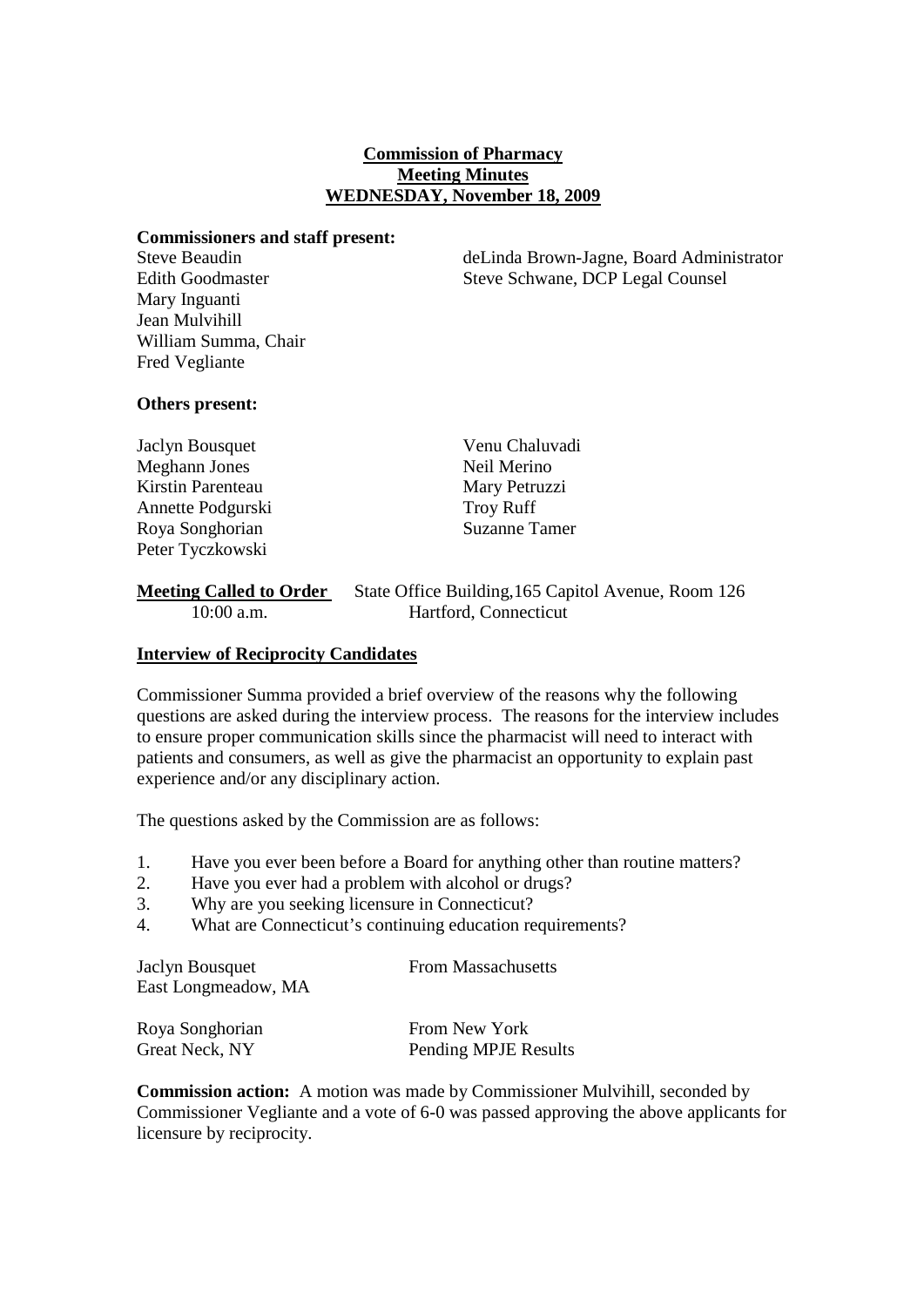# **First Time Managers**

Though there were no appearances for first-time managers this month, Chairman Summa spoke to the UConn students in attendance about the requirements and responsibilities of becoming a pharmacy manager.

## **Application for Pharmacy Internship**

Hossam Ahmed – rescheduled for December Neil Merino – approved

**Commission action:** The above applicant was accepted for an internship as foreign pharmacy graduate.

#### **New Pharmacy Applications**

None

## **Pharmacy Remodel**

None

## **Pharmacy Relocations**

Walgreens #11619 (PCY.1402) **From: To:** 13 Seymour Street 144 Bank Street Seymour, CT 06483 Seymour, CT 06483

**Commission action**: A motion was made by Commissioner Mulvihill, seconded by Commissioner Beaudin and a vote of 6-0 was passed approving the above relocation.

## **Legal Matters**

**DN 09-972** In an earlier agreement, Phong Nguyen (PCT.9579) was placed on probation for dispensing a legend drug without authorization and without labeling the drug. During the probationary period Mr. Nguyen, when he was working as the only pharmacist, left for an extended period of time without closing the prescription department. In determining the penalty in this case, the department considered the lack of professional judgment by the pharmacist while he was on probation. *The approved agreement calls for a two week suspension, a longer probation with additional restrictions, and a \$1,000 civil penalty.*

**DN 09-986** Walgreens Pharmacy #6474 (PCY.1778) breached patient confidentiality by giving a prescription to the wrong person. *The approved agreement is for a \$500 civil penalty to the pharmacy.*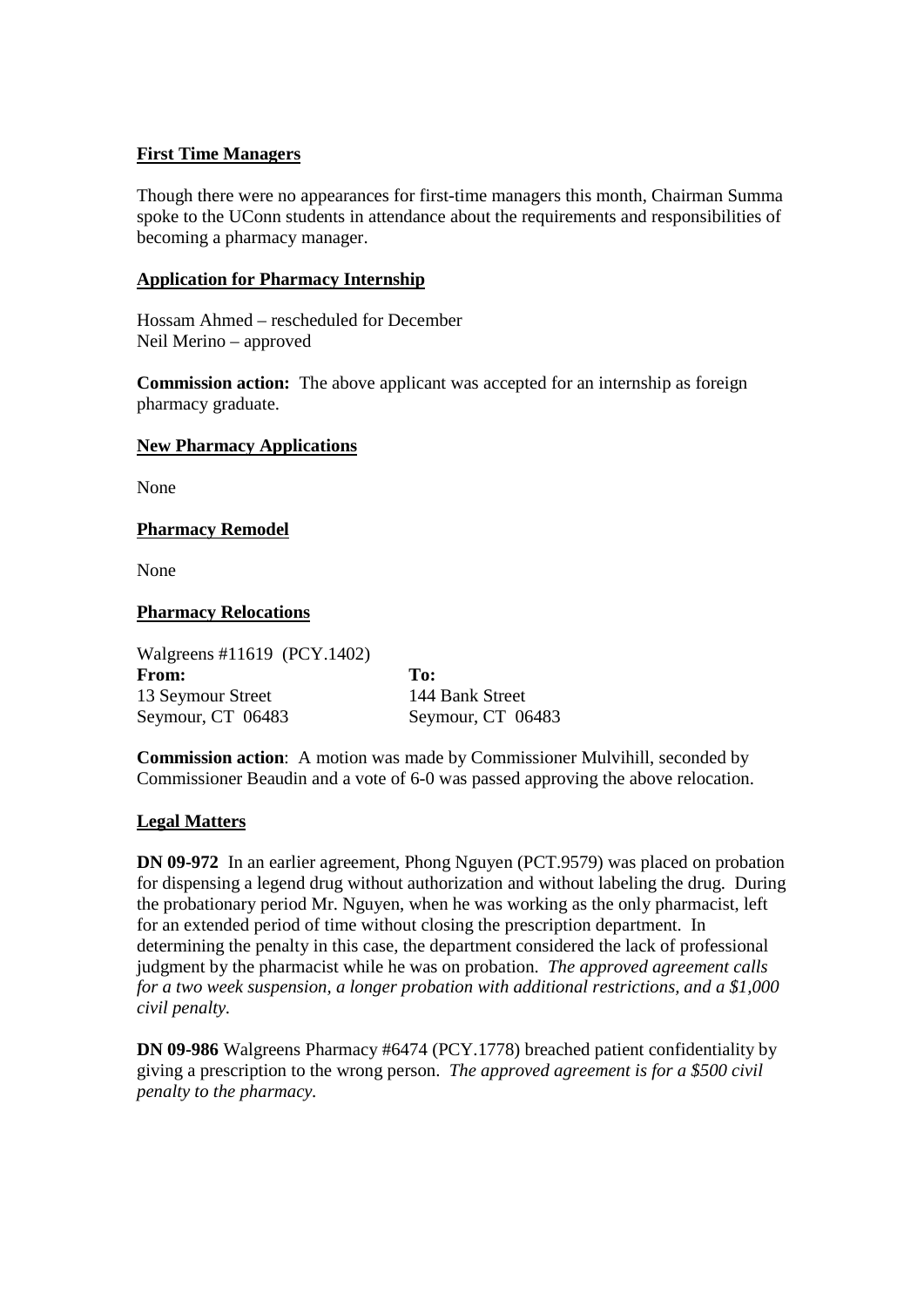**DN 09-1038** Wal-Mart Pharmacy #10-2163 (PCY.1582) breached patient confidentiality by giving a prescription to the wrong person. *The approved agreement is for a \$500 civil penalty to the pharmacy.*

#### **Request for CE Waivers, etc.**

None

#### **Miscellaneous**

Review of letter from Drug Control regarding location of narcotic safe: No letter was submitted to the Commission; however, the Commission requests additional information from the Drug Control Division regarding the matter.

Commissioner Goodmaster reported on drug disposals and how DEP has instituted a permit fee of \$1000 to hold an event if the sponsor is not using a disposal company that has such a permit.

#### **Approval of Minutes**

Approval of October minutes

**Commission action:** A motion was made by Commissioner Goodmaster, seconded by Commissioner Mulvihill and a vote of 6-0 was passed approving the above minutes.

#### **Non-Resident Pharmacy Applications**

Apothecare Compounding Solutions 85 Sandy Bottom Road Coventry, RI 02816

Costco Wholesale Corporation d/b/a Costco Pharmacy #570 215 Deininger circle, Suite A Corona, CA 92880

Easy Scripts, Inc. 5244 N. Sheridan Road Chicago, IL 60640

Elite Compounding Pharmacy 4911 Lyons Technology Pkwy, Ste. 7 Coconut Creek, FL 33073

New England Life Care, Inc. 4 Constitution Way Woburn, MA 01801